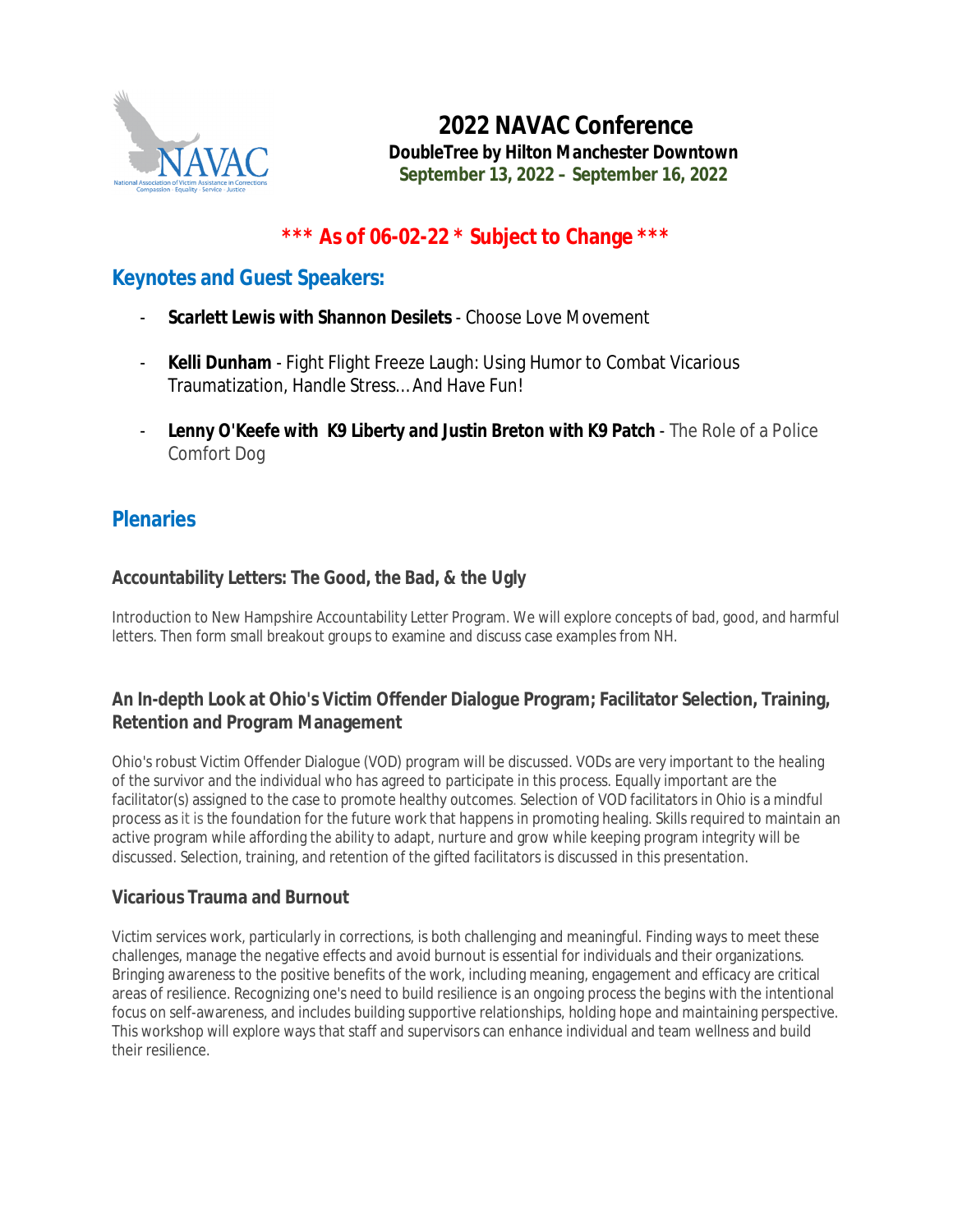# **Planning for Excellence**

Victims' services are essential components of corrections agencies and releasing authorities. Victims deserve reliable programs with quality services. But how do we get to stability and quality when we are so often operating in crisis mode?

Planning for excellence.

In this experiential session, you will learn how to plan for program excellence and be able to articulate the outcomes of the services you provide to receive the vital resources necessary to support your services and the people who provide them, ensuring that victims receive the quality services they deserve.

# **The Voices Inside: How Volunteering Inside a Max-security Prison Helped Me Forgive the Man Who Murdered My Brother**

In 2020, Liberty Miller participated in a victim/offender dialogue with the man who murdered her brother. In this session, she will approach this topic with vulnerability and candidacy, speaking of the fear she experienced prior to her VOD, the anxiety and panic that overtook her moments before sitting across a table from the man who ripped her family apart, and the healing that came from forgiving him.

# **Workshops**

# **Assistance for Crime Victims - the New Hampshire Victims' Compensation Program**

Ensuring access and opportunity with crime-related expenses for all victims of violence, is a principal goal for compensation programs. This presentation will discuss how the Victims' Compensation Program provides services and assistance to crime victims and their families. Learn about eligibility requirements, the application process and compensable assistance.

# **Collaboration with Other State VOD Programs: Working Together for a Successful VOD**

This workshop will discuss how to collaborate with another state agency when you have either an offender housed in another state or a victim house in another state and how you can work together for a successful VOD. This workshop will review the following:

- Differences between VOD programs in other states
- Learning to adapt to the other states program
- Lessons learned from the other state
- How to make the VOD successful when working with another state

The workshop will give an overview of a NH/PA VOD case and go over the above the above points with the process of how it went with all the good point and obstacles you might face.

# **Empowering Victims and Maximizing Their Healing Through Active Engagement in the Rehabilitation of the Incarcerated.**

"I don't want them to do to anyone what they have done to me. They must understand the harm they caused. " Harm impact statements as part of victim impact awareness classes create opportunities for survivors to share their harm and thus hold those who committed similar acts of violence accountable for their actions; this creates experiences of great empowerment and deep healing.

Two violence survivors will share their experience of participating in Victim Impact Awareness Classes and Accountability Letter Writing and how it allowed them to use their pain, despair, and growth to be of great benefit to themselves and the incarcerated.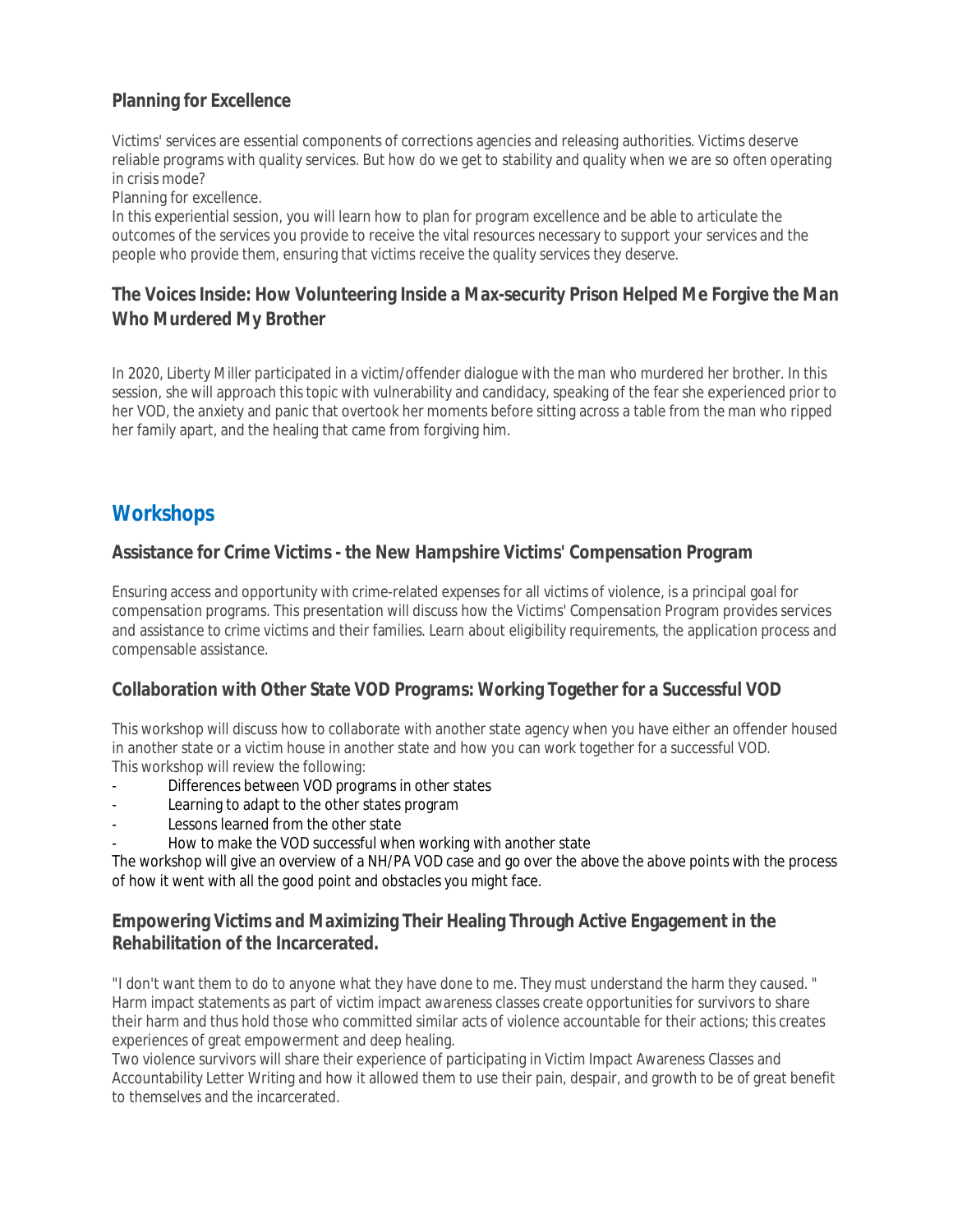# **Evolving Victim's Needs in Texas VOMD Program**

The TDCJ Victim Offender Mediation and Dialogue Program (VOMD) started in the late 1990's. Since the inception of the program, the VOMD in Texas has had to adjust to the varying needs of the victims, as well as the complexities of all varying crime types. This workshop will discuss the development and use of the VOMD policies and preparation processes to include working with dual victims, sex offenses, domestic violence, creative alternatives and minors. We will also discuss the evolutions of technology in VOMD to include Zoom meetings and dialogues, as well as IVSS and the victim's portal.

#### *Mark Odom, Texas Department of Criminal Justice*

### **Ensuring Victims' Rights in the Post-Conviction, Appeal and GEi process**

Learn about Oregon's innovative approach to providing a robust array of services to victims in the post-conviction process. The session will include program development, community partnerships and ensuring that victims have a meaningful role in the post-conviction process.

### **Facilitating Rigorously Victim-Centered VOD Preparation in a Rapidly Growing World of Offender-Focused Prison Restorative Justice Initiatives**

Summary pending

### **Georgia's Unique Approach to Serving Crime Victims Post Conviction**

In 2005, the Georgia Board of Pardons and Paroles and the Georgia Department of Corrections combined their offices of victim services to form the Corrections and Parole Board Office of Victim Services. On July 1, 2015, with the creation of the Department of Community Supervision, the office began serving victims for all three agencies and is now the Georgia Office of Victim Services. This office provides post-sentencing support to more than 30,000 crime victims, their families, and members of the community. This workshop will demonstrate how Georgia has created a single point of contact for crime victims during the post-conviction phase of the criminal justice process.

#### **Investigations and PREA**

Panel and group discussion about inmate victims of prison rape. As a result of this panel discussion attendees will better understand the dynamics of prison rape, the investigative process, efforts to keep inmate victims safe and the continued work of Prevention, Detection and Responding.

#### **Line of Duty Death: what we learned after the murders at the Iowa Anamosa Penitentiary**

In March of 2021, two staff members were attacked and killed by inmates at the Iowa Anamosa State Penitentiary, another staff member was taken hostage, and another inmate was critically injured. This session will focus primarily on the response of the IDOC's Staff Support Teams across the state of Iowa to this unprecedented incident. This session will include a discussion of lessons learned, and the process of developing of a Line of Duty Death Manual for corrections.

### **The Mend Collaborative VOD Model: A survivor-centered restorative model of VOD facilitation.**

The Mend Collaborative provides survivor-centered restorative VOD facilitation. Our co-facilitation teams include pairs of survivors and people who are formerly incarcerated. We will share our model and its benefits through a case presentation.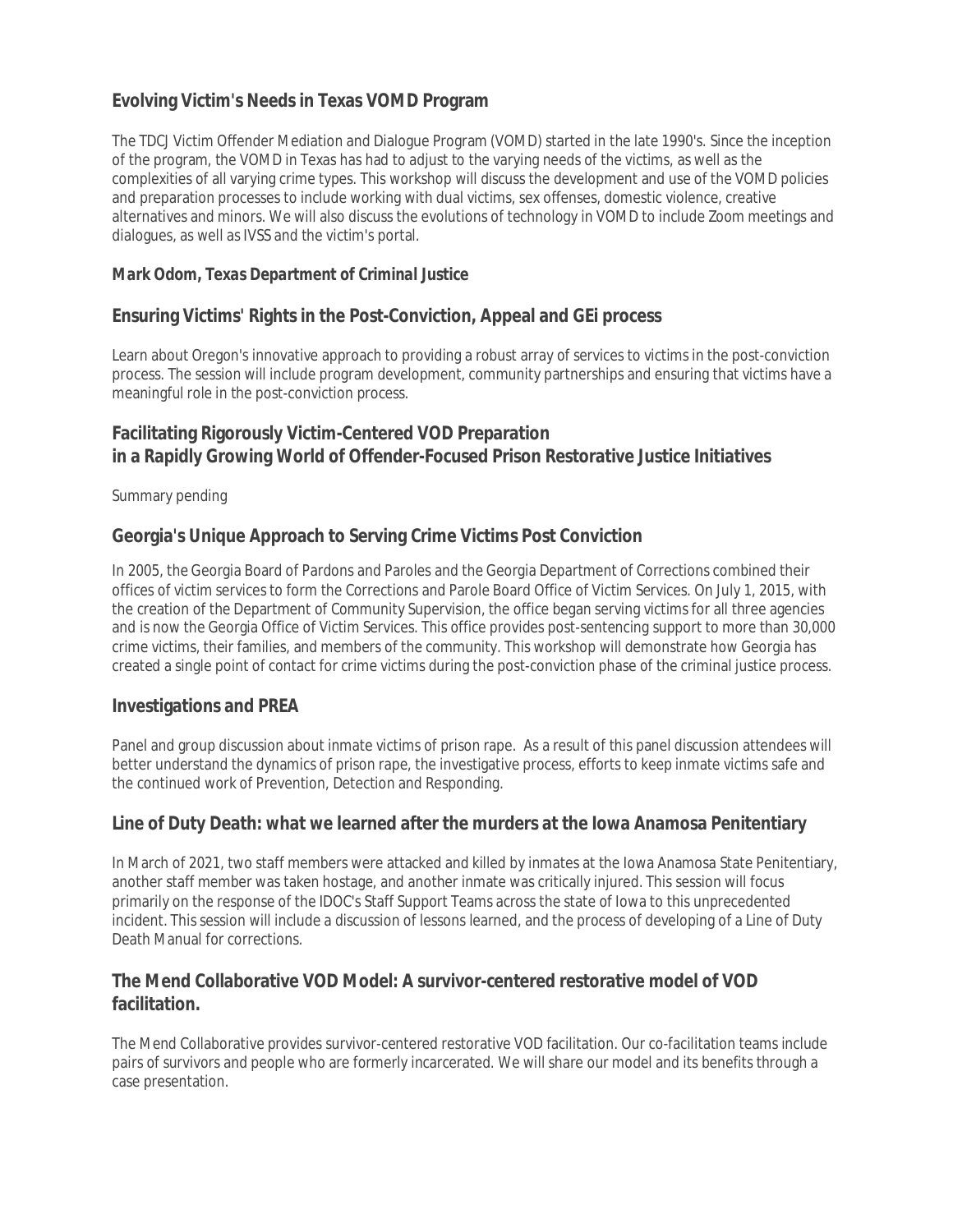# **NIC National Update**

An update of NIC work in the area of post-conviction victim services, staff trauma response and the facilitated dialogue project.

### **NAAVI, Enhancing Victim Experiences Through Technology**

Do you have dreams for a fully customizable, comprehensive, user friendly, and victim centered notification and case management system? In October, 2021, the VADOC Victim Services Unit collaborated with lnfoStrat to launch NAAVI (Notification And Assistance for Victim Inclusion). In this session, you will get an in depth, behind the scenes look at how NAAVI has revolutionized post-conviction victim services in Virginia. NAAVI has enhanced Virginia's program review through data analysis and clever reporting, has improved direct services to crime victims, and provides for more efficient use of staff time.

# **Post-Conviction Assistance for Victims (PAV) Hawai'i: Pavhawaii.com, An Innovative Solution to Post-Conviction Advocacy**

Post-conviction programming in Hawai'i, like in many states, are fragmented, underfunded, and difficult to navigate. In 2019, a national strategic plan identified fragmentation of victim services in Hawai'i as a barrier to providing quality victim services. In response, key partners developed Pavhawaii.com. The website centralized post-conviction programming in one easy-to-access domain; allowing for increased accessibility to resources and providing a comprehensive mapping of victims' rights and services for crime victims throughout the criminal justice system. Presenter(s) will detail the process and highlight the need for innovative solutions that are both comprehensive and accessible to victims of crime.

# **The Process of Healing for Victims and Survivors**

This workshop will explore the range and variety of ways that victims and survivors find healing after experiencing a violent traumatic crime. It is important for those of us assisting victims to remain open and curious to what a particular victim will find healing so that we may do our best to create that opportunity. How do we make sure we are maintaining both the needs for protection and empowerment when supporting the healing of crime victims and survivors? How do we navigate with skill when ''forgiveness" and "closure" come into the conversation?

# **Providing Trauma-Informed Services and Support to Survivors from Immigrant Populations**

The session will cover the unique challenges Survivors within immigrant populations face when trying to connect to services. It will also cover how navigating different systems can compound the trauma immigrant survivors experience. The presentation will provide examples of having a trauma-informed approach when working with immigrants, including connecting attendees to local and national services.

# **Supporting Crime Victims in Post-Conviction Exonerations**

In collaboration with the Office for Victims of Crime, Healing Justice has created a set of new resources for supporting crime victims and survivors around post-conviction exonerations and prisoner release. Included in these resources are practical tools for service providers and peer-to-peer opportunities for victims. This session will present these new resources, share first-hand stories by victims, and offer recommendations and tips for victim services in these cases.

# **TRAUMA: Through the Lens of Correctional Staff Providing Victim Services to Our Employees**

Victim advocates provide amazing services for crime survivors, but often are not involved in working directly with employees who are assaulted or experience traumatic critical events in the line of duty. This workshop will explore how victim services is the perfect partner to support staff and promote staff wellness.